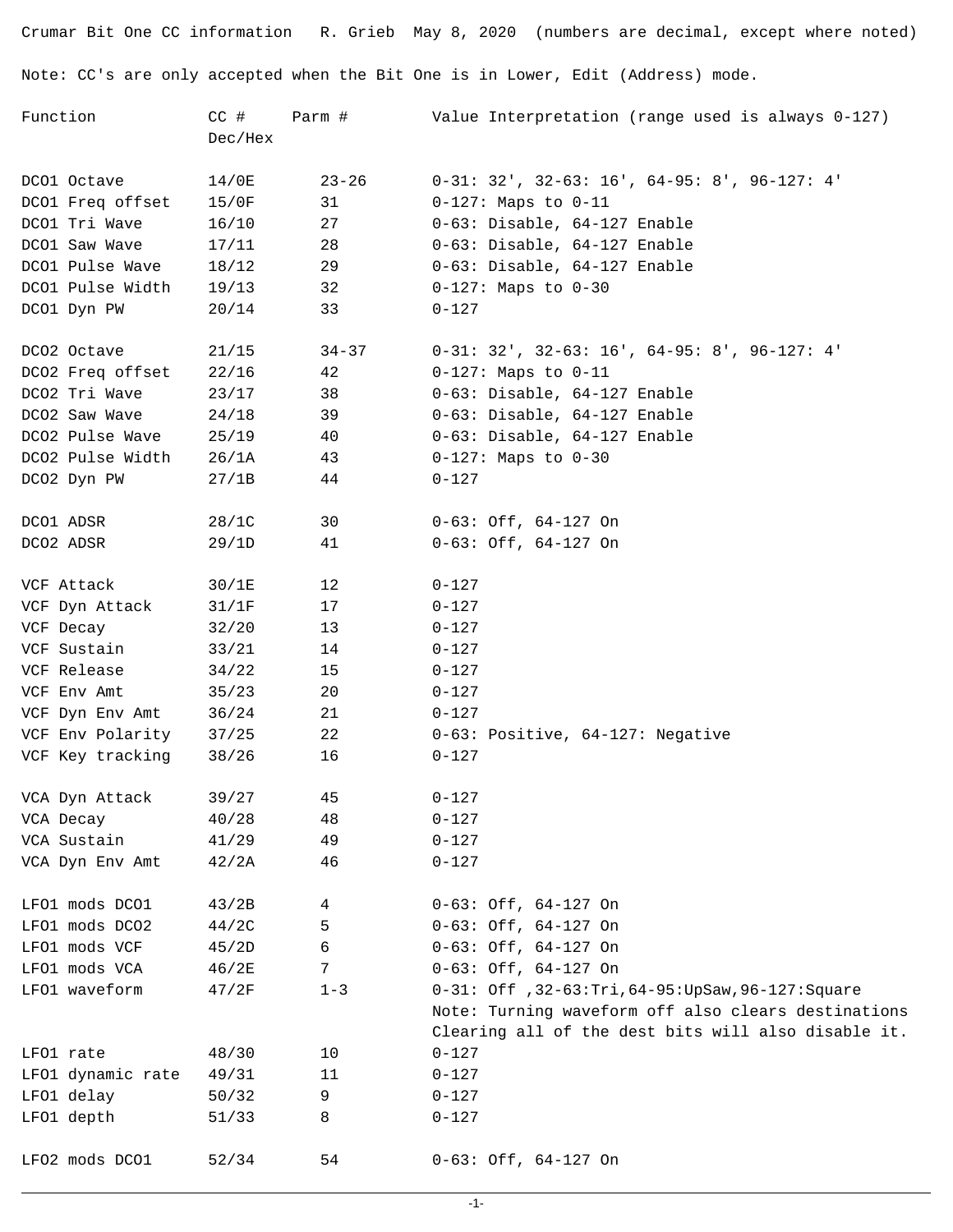| LFO2 mods DCO2    | 53/35          | 55        | $0-63:$ Off, $64-127$ On                             |
|-------------------|----------------|-----------|------------------------------------------------------|
| LFO2 mods VCF     | 54/36          | 56        | $0-63:$ Off, $64-127$ On                             |
| LFO2 mods VCA     | 55/37          | 57        | $0-63:$ Off, $64-127$ On                             |
| LFO2 waveform     | 56/38          | $51 - 53$ | 0-31: Off , 32-63: Tri, 64-95: DnSaw, 96-127: Square |
|                   |                |           | Note: Turning waveform off also clears destinations  |
|                   |                |           | Clearing all of the dest bits will also disable it.  |
| LFO2 rate         | 57/39          | 60        | $0 - 127$                                            |
| LFO2 dynamic rate | 58/3A          | 61        | $0 - 127$                                            |
| LFO2 delay        | 59/3B          | 59        | $0 - 127$                                            |
| LFO2 depth        | 60/3C          | 58        | $0 - 127$                                            |
|                   |                |           |                                                      |
| Sustain           | 64/40          |           | 0-127 Sustain pedal, handled by original Bit01 code  |
| VCF Resonance     | 71/47          | 19        | $0 - 127$                                            |
| VCA Release       | 72/48          | 50        | $0 - 127$                                            |
| VCA Attack        | 73/49          | 47        | $0 - 127$                                            |
| VCF Cutoff        | 74/4A          | 18        | $0 - 127$                                            |
| All notes off     | 123/7B         |           | Value not used, handled by original Bit01 code       |
| Decimal           | Hex Equivalent |           |                                                      |
| 00 <sup>o</sup>   | 0 <sub>0</sub> |           |                                                      |
| 32                | 20             |           |                                                      |
| 64                | 40             |           |                                                      |
| 96                | 60             |           |                                                      |
|                   |                |           |                                                      |

CC's are only enabled in Lower, Address (Edit) mode.

Note: To edit a parameter with the +/- buttons, you must first select the parameter with the buttons on the Bit. When a CC is handled, the display is updated to show the parameter number and the new value. This is not the same as selecting that parameter with the Bit front panel. The Crumar Bit firmware does not know about the CC code at all, so it doesn't think any parameter has been selected, and the +/- buttons are disabled.

When configuring a controller to use the CC's, assign parameters that map to just a few values to switches, NOT to sliders. Using a slider for something like the LFO waveform will send many identical requests to the synth as it it moved in-between the threshold values. The synth doesn't detect that the same option is being selected each time, so a lot of time may be wasted processing CC's that don't change anything. Also, in the case of something like the LFO waveform, the firmware may also reset certain LFO variables each time the waveform is selected, even if it was the same one that was already selected. This is because with the original controls there was no way to select the same option over and over again, so the firmware was not designed to handle this.

When sending CC's to any synthesizer based on a 1980's CPU, it will always be possible to send CC's faster than the synth can handle them. It takes about 1 mSec to send a three-byte CC message over legacy MIDI. So with a computer it is possible to send roughly 1000 CC's per second. If it takes the synth more than 1 mSec to process that CC, it will quickly fall behind. Even using a stand-alone controller, if you move a slider quickly, you can send hundreds of CC's at a very fast rate. Some CC's can be processed very quickly. Others require more code to execute for each change.